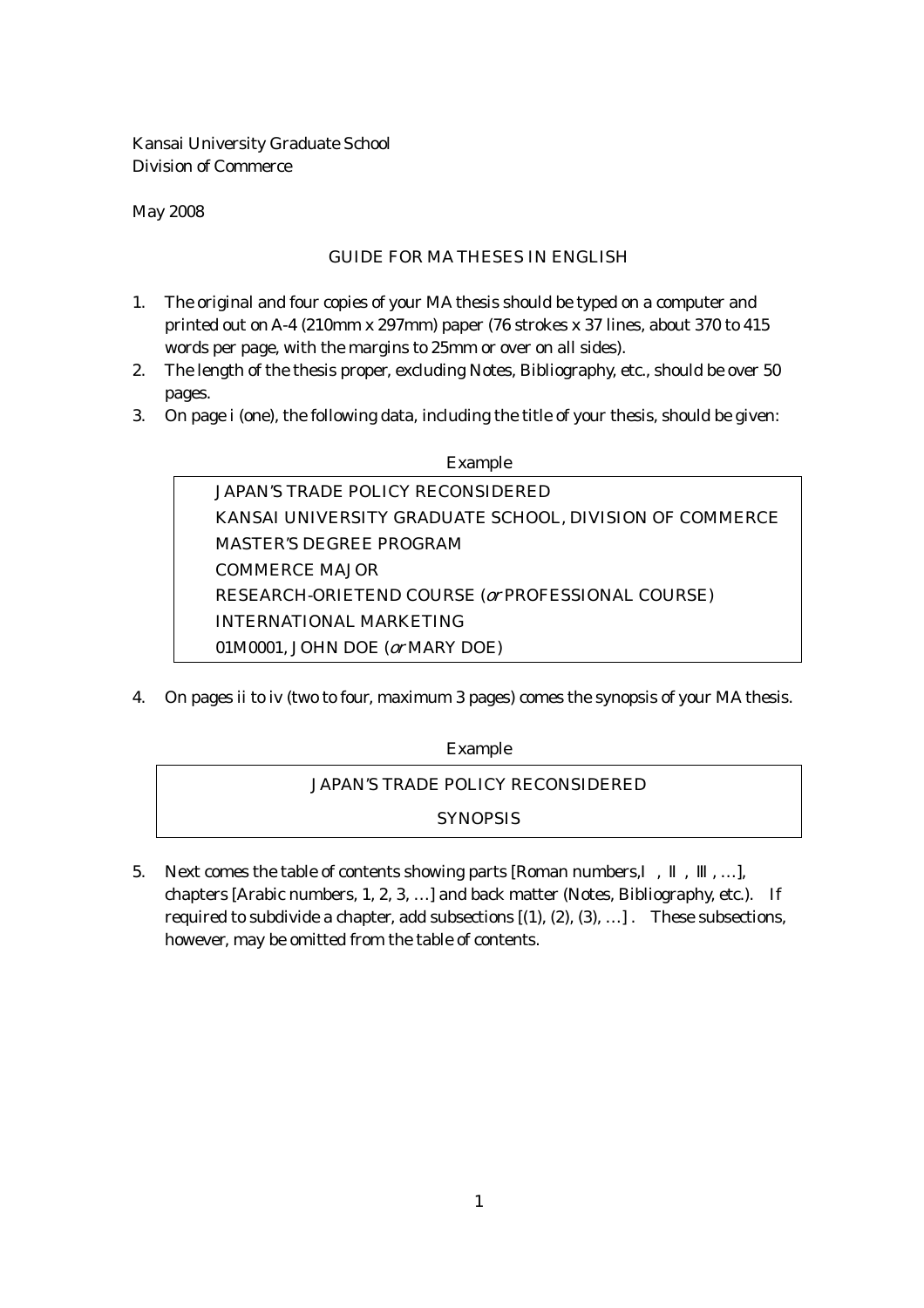Example

| <b>Contents</b>       |  |
|-----------------------|--|
|                       |  |
|                       |  |
|                       |  |
| 1                     |  |
| $\mathbf{2}$          |  |
| 3                     |  |
|                       |  |
| 1                     |  |
| $\mathbf{2}^{\prime}$ |  |
|                       |  |
|                       |  |
| $\overline{2}$        |  |
|                       |  |
|                       |  |
|                       |  |

#### 6. Notes

Notes documenting the text, numbered to correspond to reference numbers in the text, should be placed at the end of your MA thesis. The following should be annotated:

- A) a fragment or passage quoted from a source; B) a term used in an unusual meaning, differing from its usual definition; and
- C) a parenthetical remark which interrupts the flow of the main text.

Notes should be numbered consecutively, beginning with 1 (superior figure 1), throughout your thesis. If the same source appears in both notes and bibliography,

the note citation may be shortened, as shown in Note 1 below.

#### Example1

With enough manipulation, "freedom can be made to mean whatever the manipulator wishes"<sup>1</sup>. Berlin favoured negative freedom as a ...

-------------------------------------------

Yet more recently this optimistic scenario has been shattered, with high value-added and development activity moving overseas also<sup>2</sup>. With unemployment rising ...

-------------------------------------------

**Notes** 

 $\overline{a}$ 

1 Berlin (2008), p. 156

2 See Whittaker (2007) for examples including Panasonic and Sony.

<sup>&</sup>lt;sup>1</sup> The data given here and in the following sections are given for the purposes of illustration only.